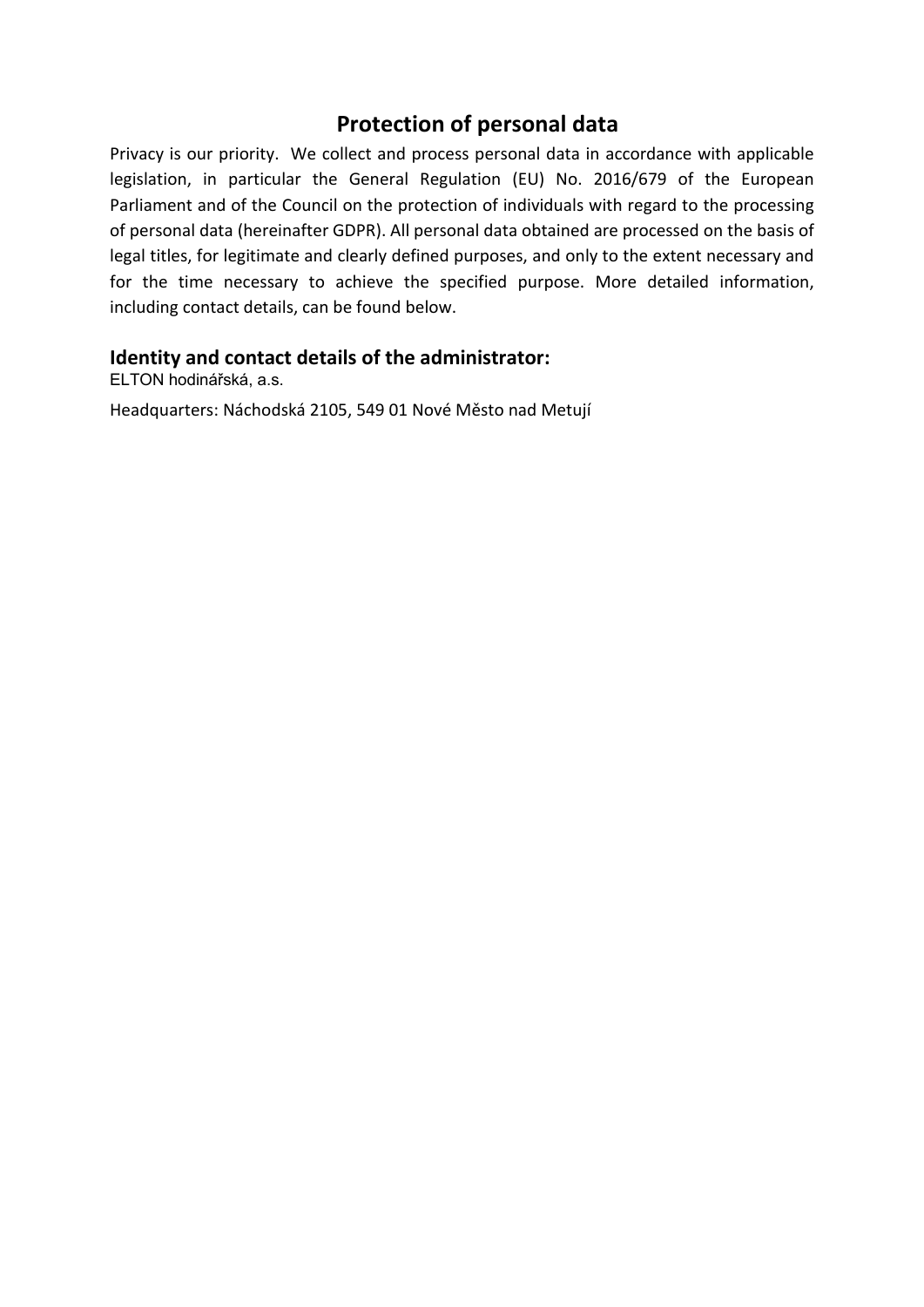# **Protection of personal data**

Privacy is our priority. We collect and process personal data in accordance with applicable legislation, in particular the General Regulation (EU) No. 2016/679 of the European Parliament and of the Council on the protection of individuals with regard to the processing of personal data (hereinafter GDPR). All personal data obtained are processed on the basis of legal titles, for legitimate and clearly defined purposes, and only to the extent necessary and for the time necessary to achieve the specified purpose. More detailed information, including contact details, can be found below.

#### **Identity and contact details of the administrator:**

ELTON hodinářská, a.s. Headquarters: Náchodská 2105, 549 01 Nové Město nad Metují Company Registration No.: 25931474 Tel.: +420 491 470 431

Email: josef.simurda@prim.cz

## **Contact details of the Data Protection Officer:**

In all matters relating to the protection of personal data, you can contact the Data Protection Officer:

e-m via email: josef.simurda@prim.cz in writing at: ELTON hodinářská, a.s.

> Josef Šimurda Náchodská 2105 549 01 Nové Město nad Metují

#### **What personal data do we collect and process?**

- *Personal data that you provide us yourself:*
	- $\triangleright$  in order to execute the order: identification data: name, surname, ID number, or name of the company contact details: delivery address or other contact address, telephone number, email address
	- $\triangleright$  setting up a user account to simplify business: identification data: name, surname, ID number, or name of the company contact details: delivery address or other contact address, telephone number, email address
	- $\triangleright$  by sending an inquiry or contact form: name, surname, email address

• *Personal data that we process automatically:* Company Registration No.: 25931474

Tel.: +420 491 470 431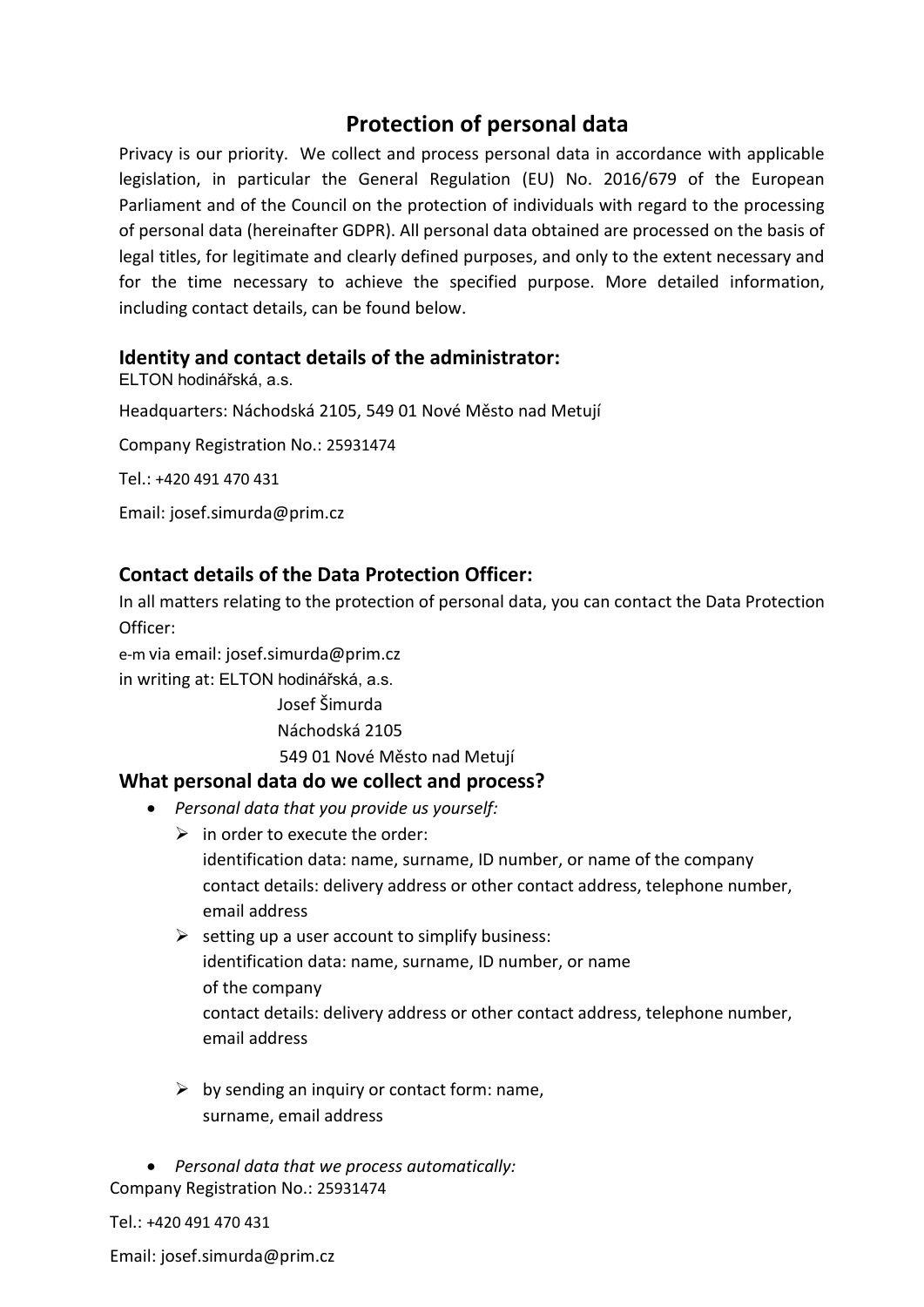# **Contact details of the Data Protection Officer:**

In all matters relating to the protection of personal data, you can contact the Data Protection Officer:

e-m via email[: josef.simurda@prim.cz](mailto:josef.simurda@prim.cz)

in writing at: ELTON hodinářská, a.s.

- Josef Šimurda
- Náchodská 2105
- 549 01 Nové Město nad Metují

## **What personal data do we collect and process?**

- *Personal data that you provide us yourself:*
	- $\triangleright$  in order to execute the order:
		- identification data: name, surname, ID number, or name of the company contact details: delivery address or other contact address, telephone number, email address
	- $\triangleright$  setting up a user account to simplify business: identification data: name, surname, ID number, or name of the company contact details: delivery address or other contact address, telephone number, email address
	- $\triangleright$  by sending an inquiry or contact form: name, surname, email address
- *Personal data that we process automatically:*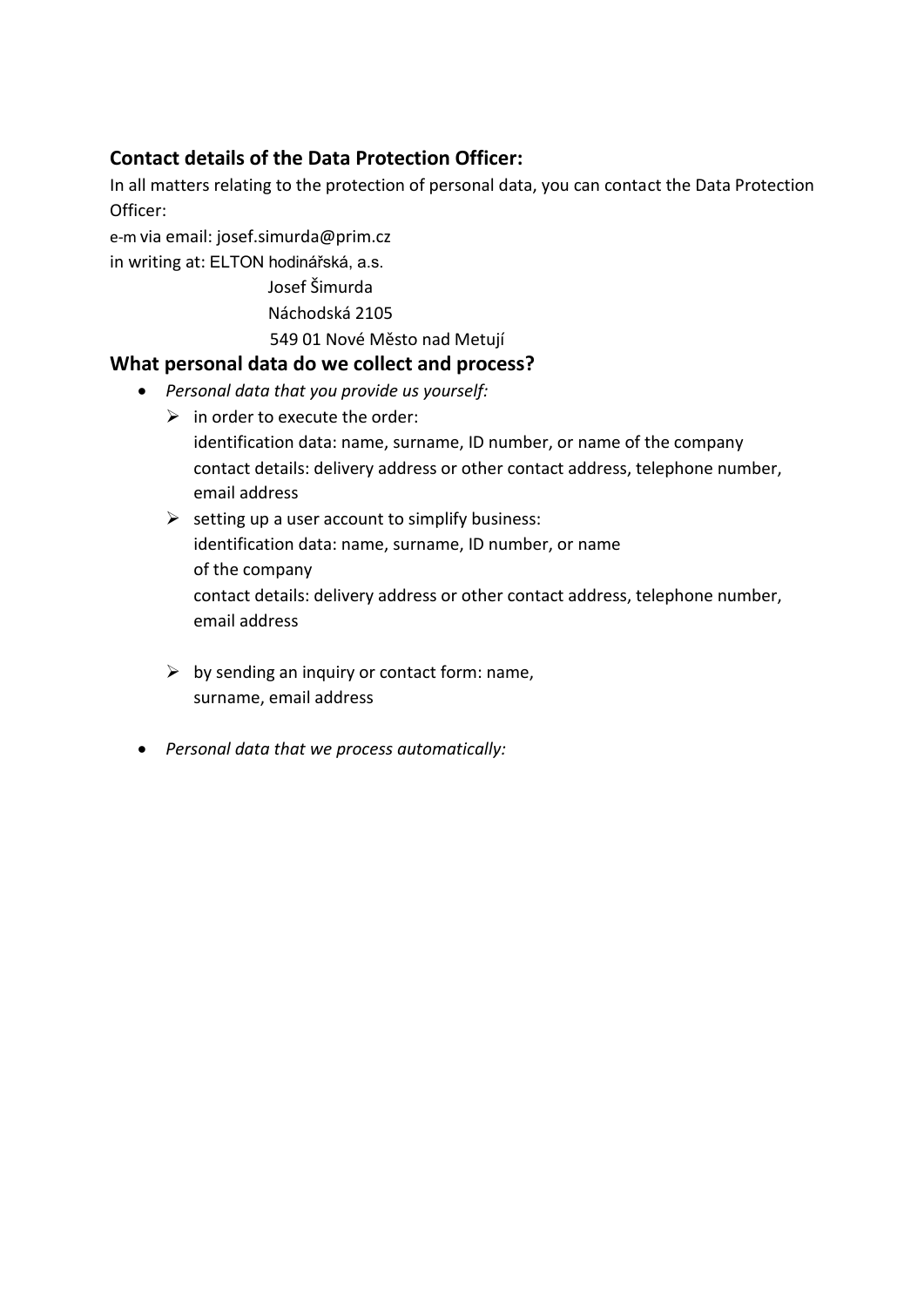- ➢ When you visit our website, data about you may be collected, such as: Your IP address, the pages you visited on our website, the date and time of the visit, etc.
- $\triangleright$  Cookies: we use two types of cookies. Our own used directly to run the online shop. We store favourite products, products added to the cart or comparative products. We also use third-party cookies, which store information about visiting the online shop anonymously. These can then be used for analytical or marketing purposes. All information in cookies that we store is anonymous.

# **On the basis of what authorisation and for what purposes do we process personal data?**

- *The legal reason for processing personal data is:*
	- $\triangleright$  Fulfillment of the contract between you and the controller of the personal data, i.e. ELTON hodinářská, a.s.
	- $\triangleright$  Legitimate interests of the administrator for the needs of direct marketing, i.e. especially sending business messages and newsletters.
	- ➢ Your consent to the processing of personal data for marketing purposes in the event that no goods or services have been ordered.
- *The purpose of personal data processing is:*
	- $\triangleright$  Proper processing of your order and the exercising of rights and obligations arising from the contractual relationship between you and the administrator.
	- ➢ Sending business messages or carrying out other marketing activities (Realization of consumer competitions and handing over of prizes, etc.).

If you do not wish to receive business communications or otherwise be affected by our marketing activities, you have the option to withdraw your consent to the processing of personal data for marketing purposes at any time. You can find this option in the footer of each email or in the privacy section of your account. You can also contact the Data Protection Officer at the email address given above.

# **How long will we process your personal data?**

We will process personal data only for the time strictly necessary to fulfill the above purposes. First of all, therefore, for the duration of the contractual relationship, i.e. for the duration of the warranty (24 months). Furthermore, we process personal data only to the extent necessary to fulfill legal obligations.

# **To whom do we pass personal data?**

- CCN plus, s.r.o. our online store operator
- payment company
- transport company

We transfer personal data only to processors who provide suitable guarantees, proper protection of personal data and comply with all applicable legal regulations during processing.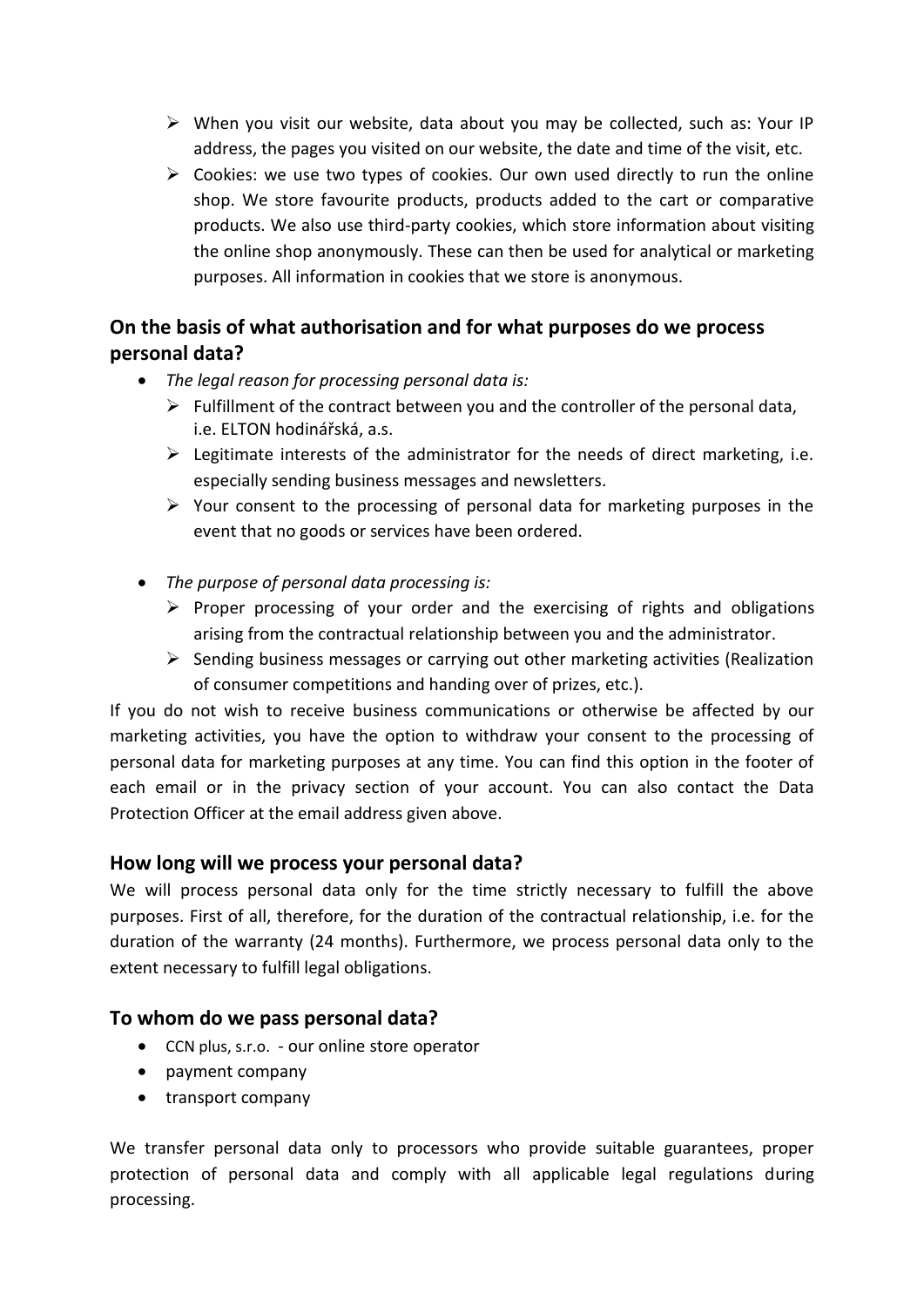### **How is your personal data secured?**

We always handle your personal data responsibly and in accordance with the applicable legal regulations. We have adopted and maintain such technical and organisational measures that ensure the prevention of unauthorized or accidental access to personal data, their change, destruction or loss, unauthorised transfers, their other unauthorised processing, as well as other misuse of personal data.

#### **What are your rights regarding personal data protection?**

You have the following rights in relation to personal data protection:

- Right of access to personal data
	- $\triangleright$  You have the right to know what data we process about you, for what purposes, for how long, to whom we transfer this data and what other rights you have related to the processing of your personal data. You should find all this information in this document. If you are unsure, you can ask us for information on whether or not the personal data concerning you is being processed by us and, if necessary, request access to this personal data.
- The right to correct personal data
	- $\triangleright$  If you find that the personal data we process about you is inaccurate or incomplete, you have the right to correct or supplement the data without undue delay.
- The right to remove personal data
	- $\triangleright$  In some cases, you have the right to have your personal data deleted. These are situations where:
		- o we no longer need your personal data for the purposes for which we processed it;
		- o you withdraw your consent to the processing of personal data, for the processing of which your consent is necessary and, at the same time, there is no other legal reason to continue to process this data;
		- o you exercise your right to object to the processing of personal data (see below - Right to object to processing) and under this right it becomes apparent that in the given situation your interest outweighs our legitimate interests with regards to the processing of personal data;
		- o you believe that personal data is being processed illegally by us.

Please note that this right does not apply if the processing of the personal data in question is necessary for the fulfillment of our legal obligations or the determination, exercise or defence of our legal claims.

• Right to restrict processing